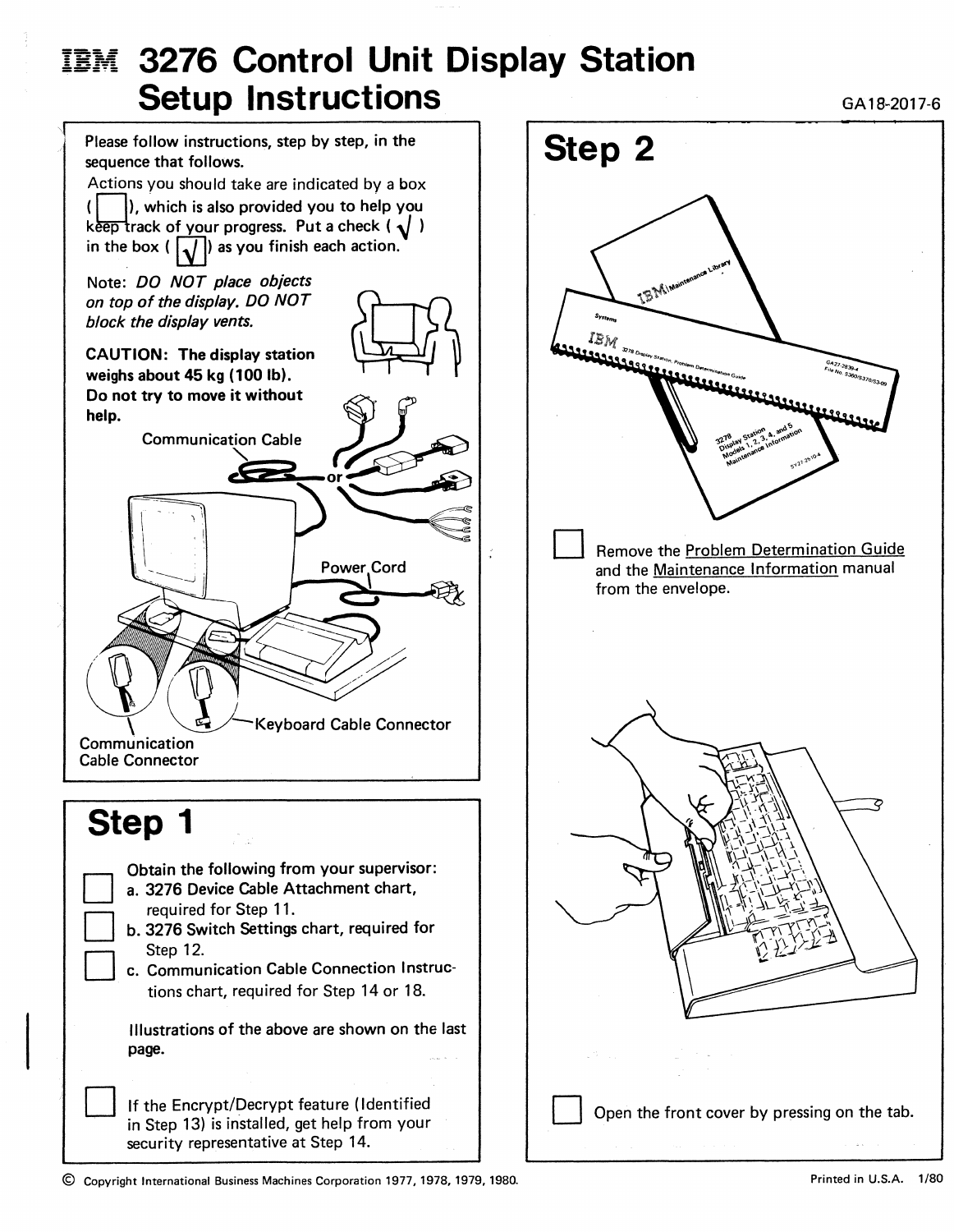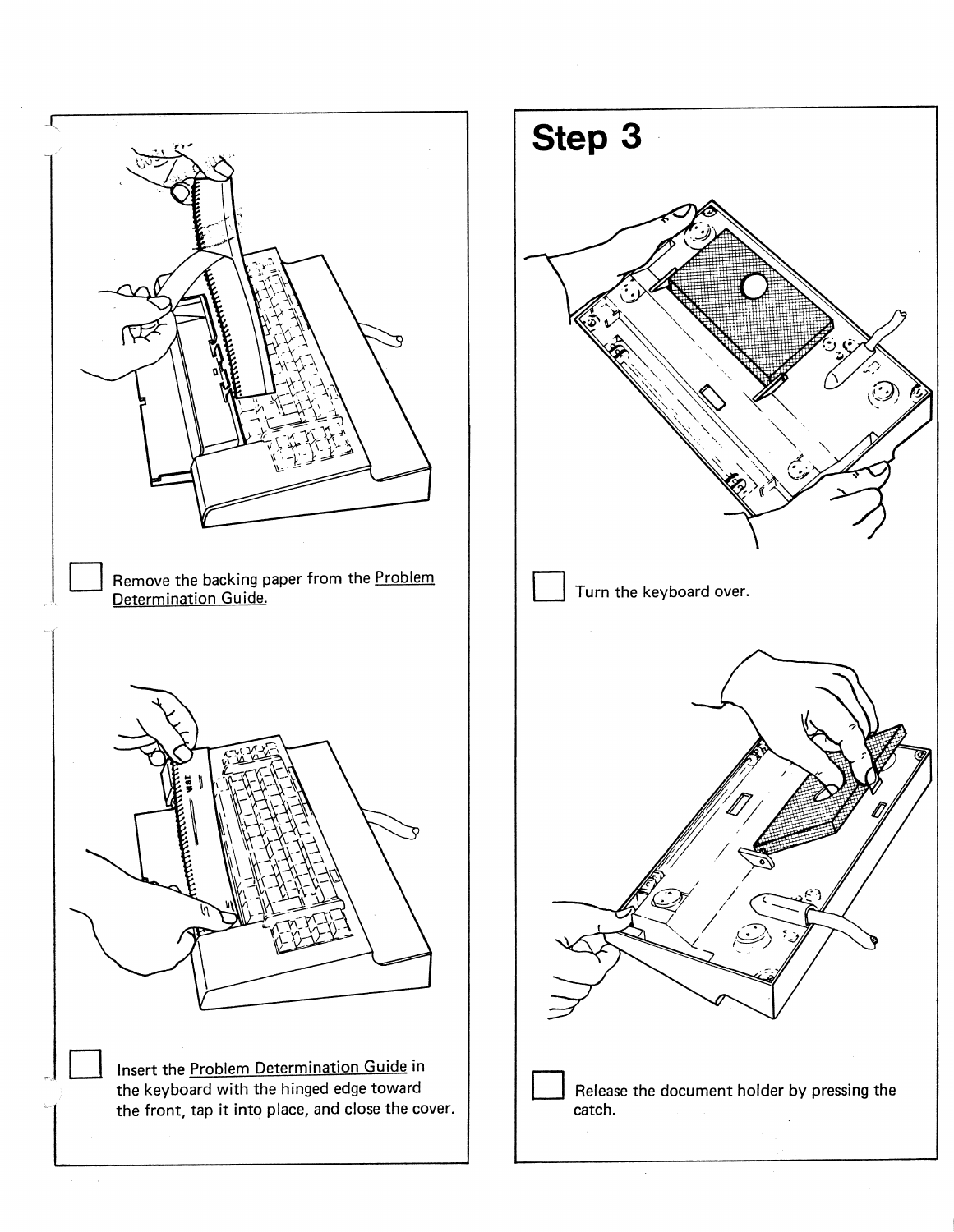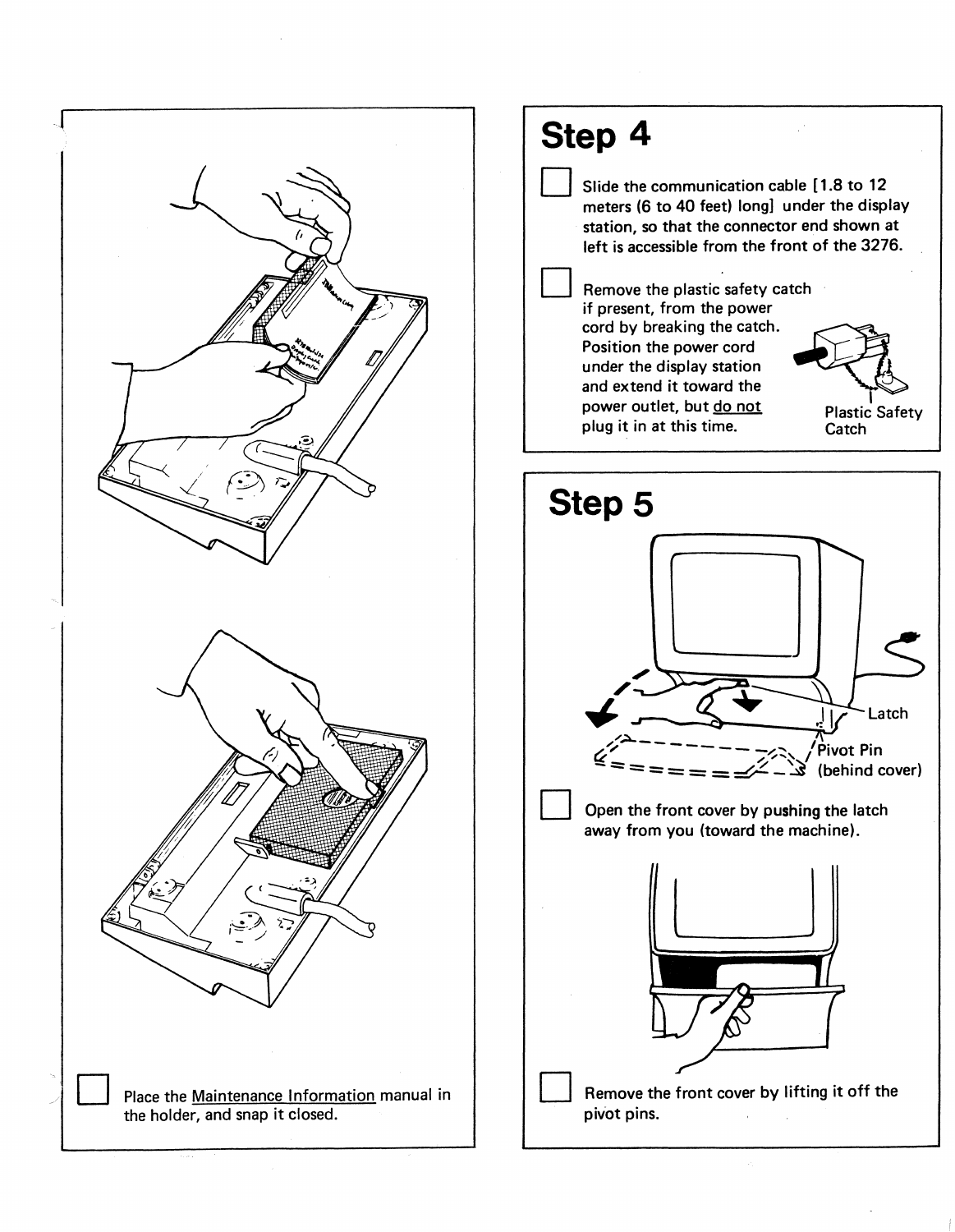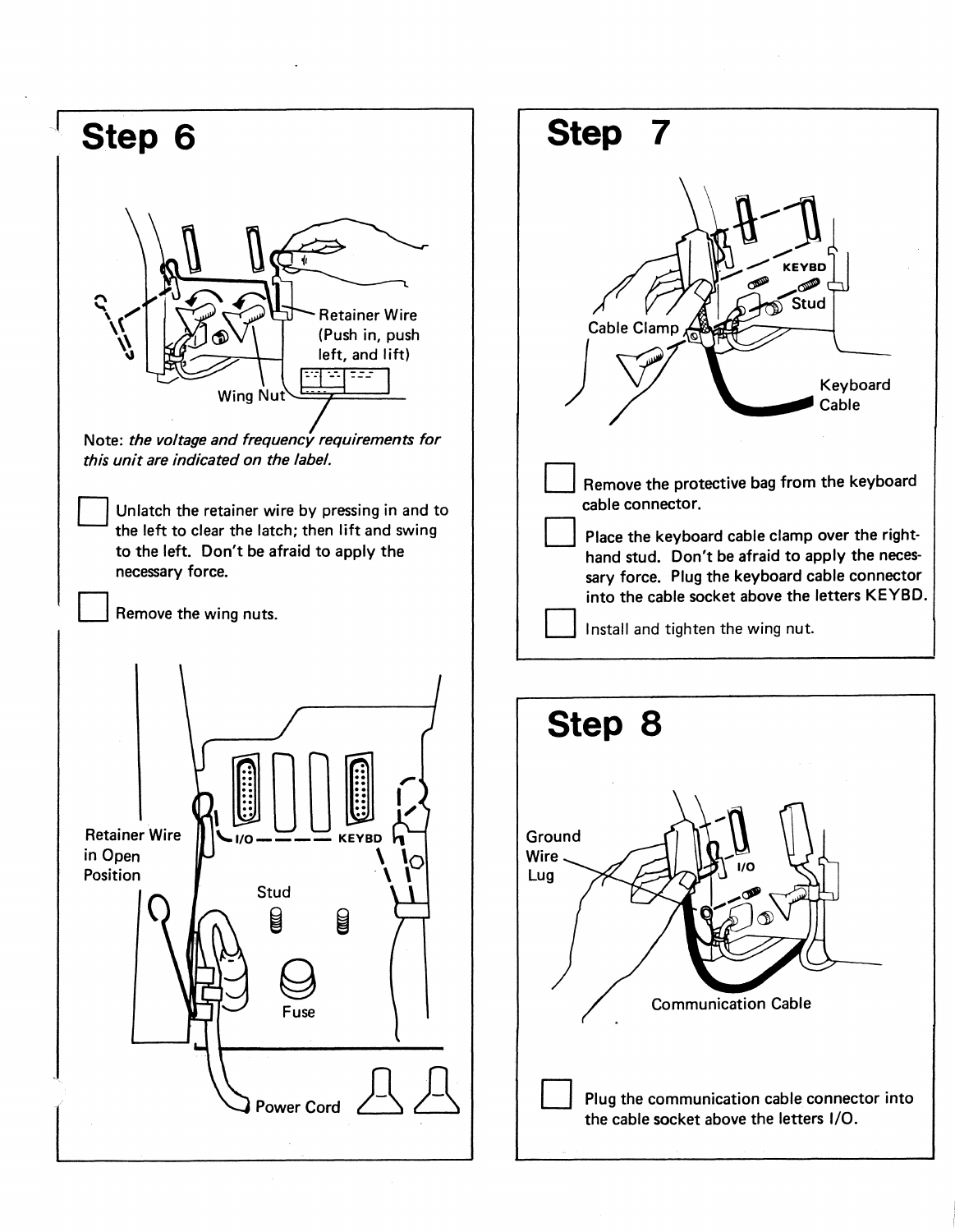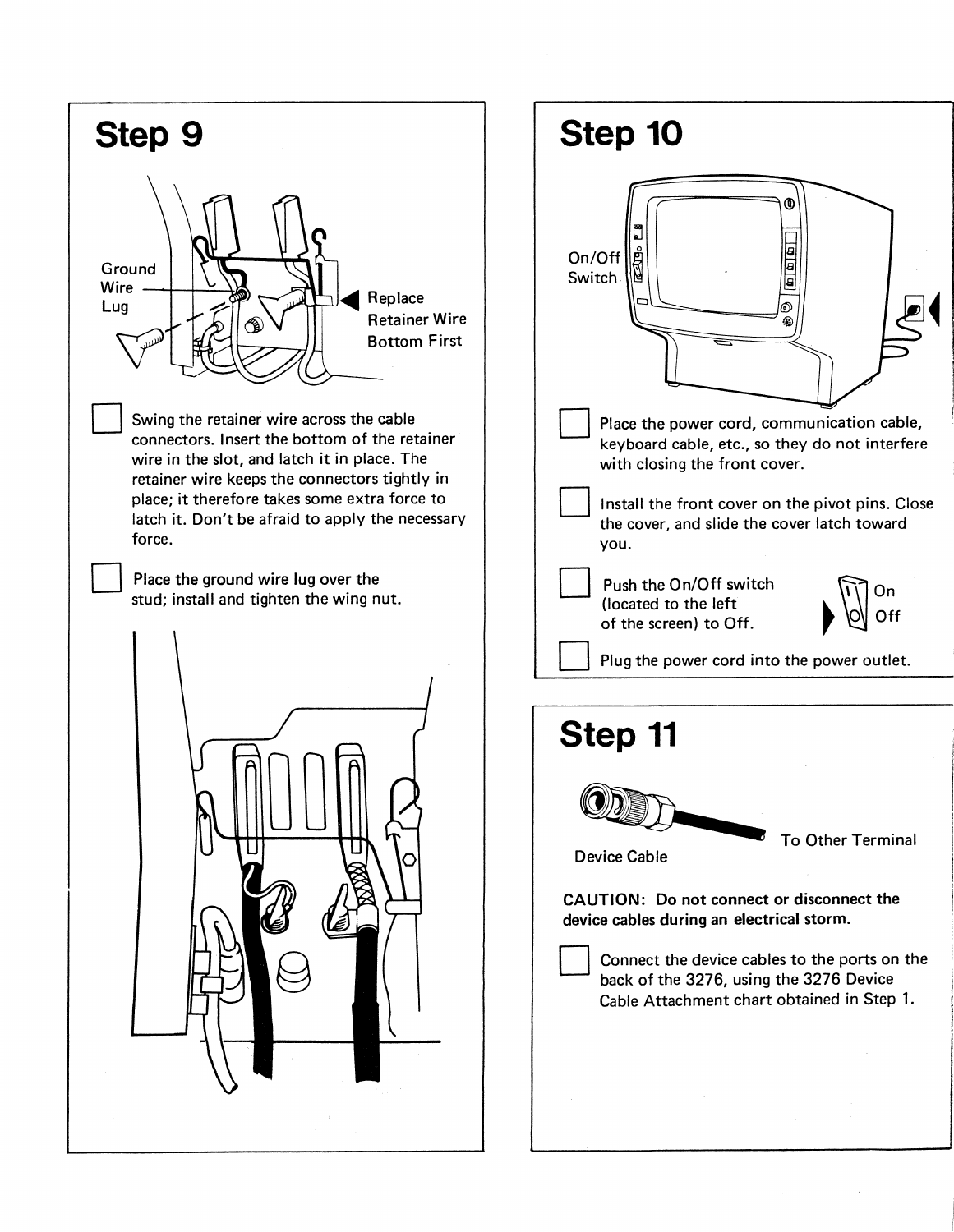

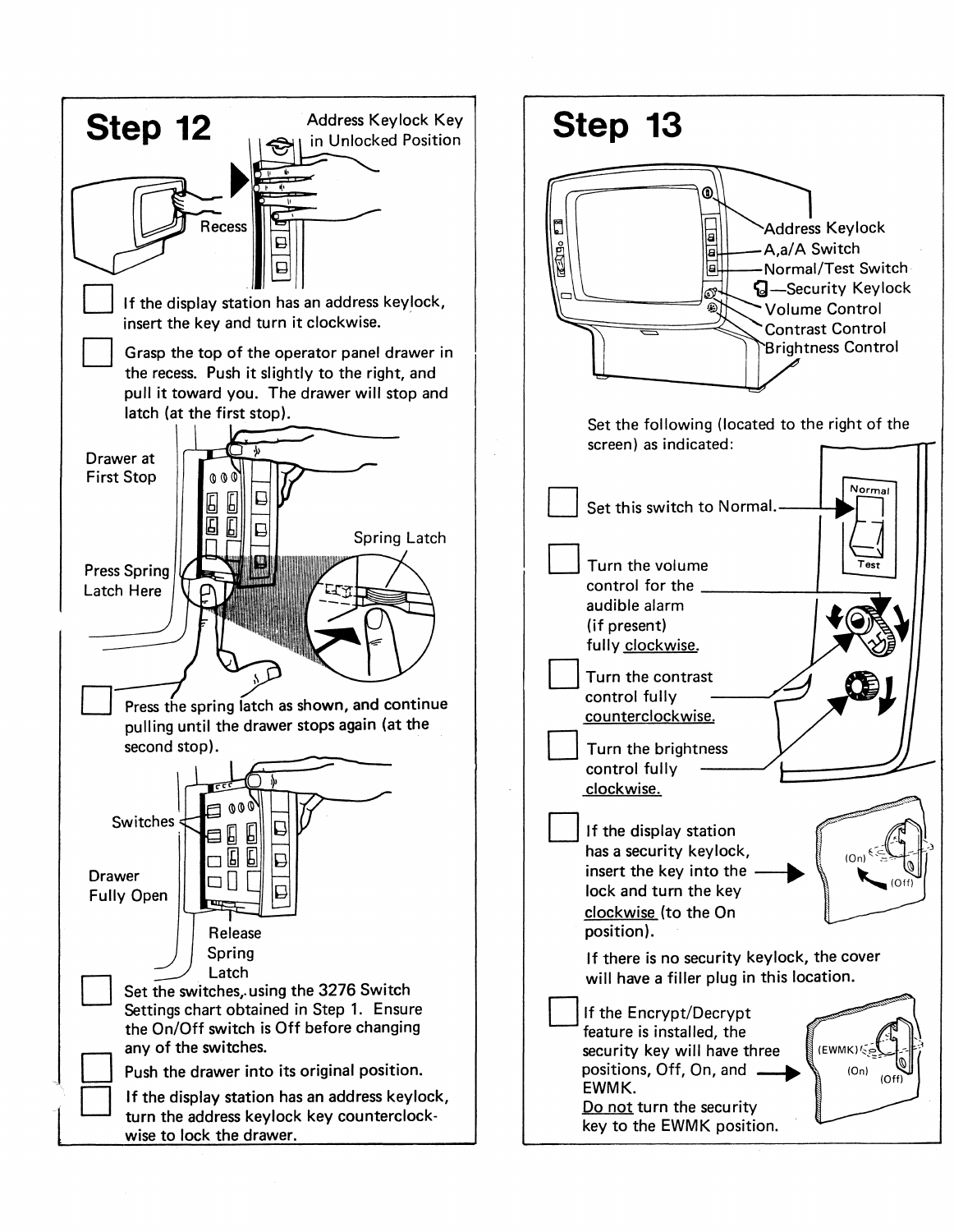

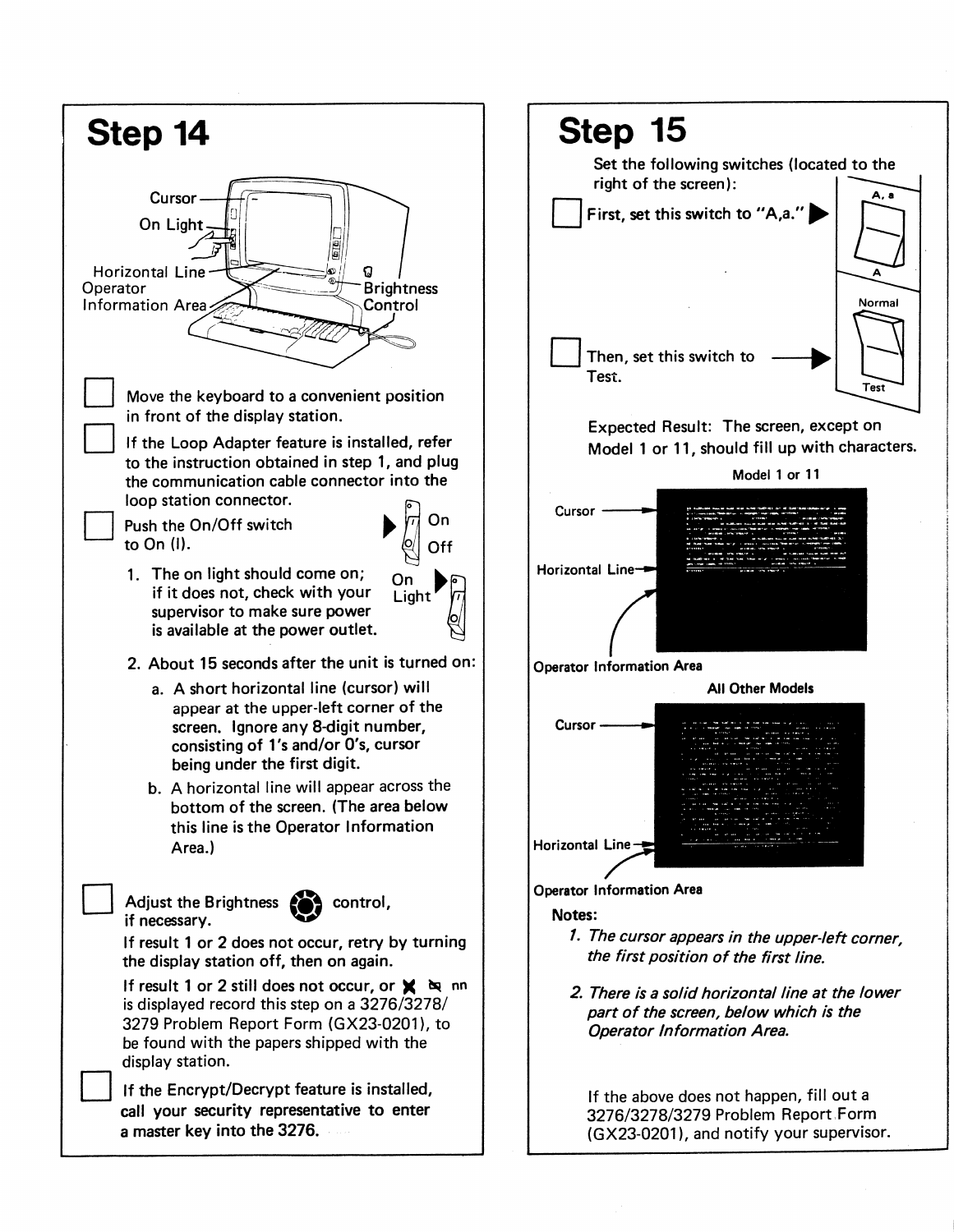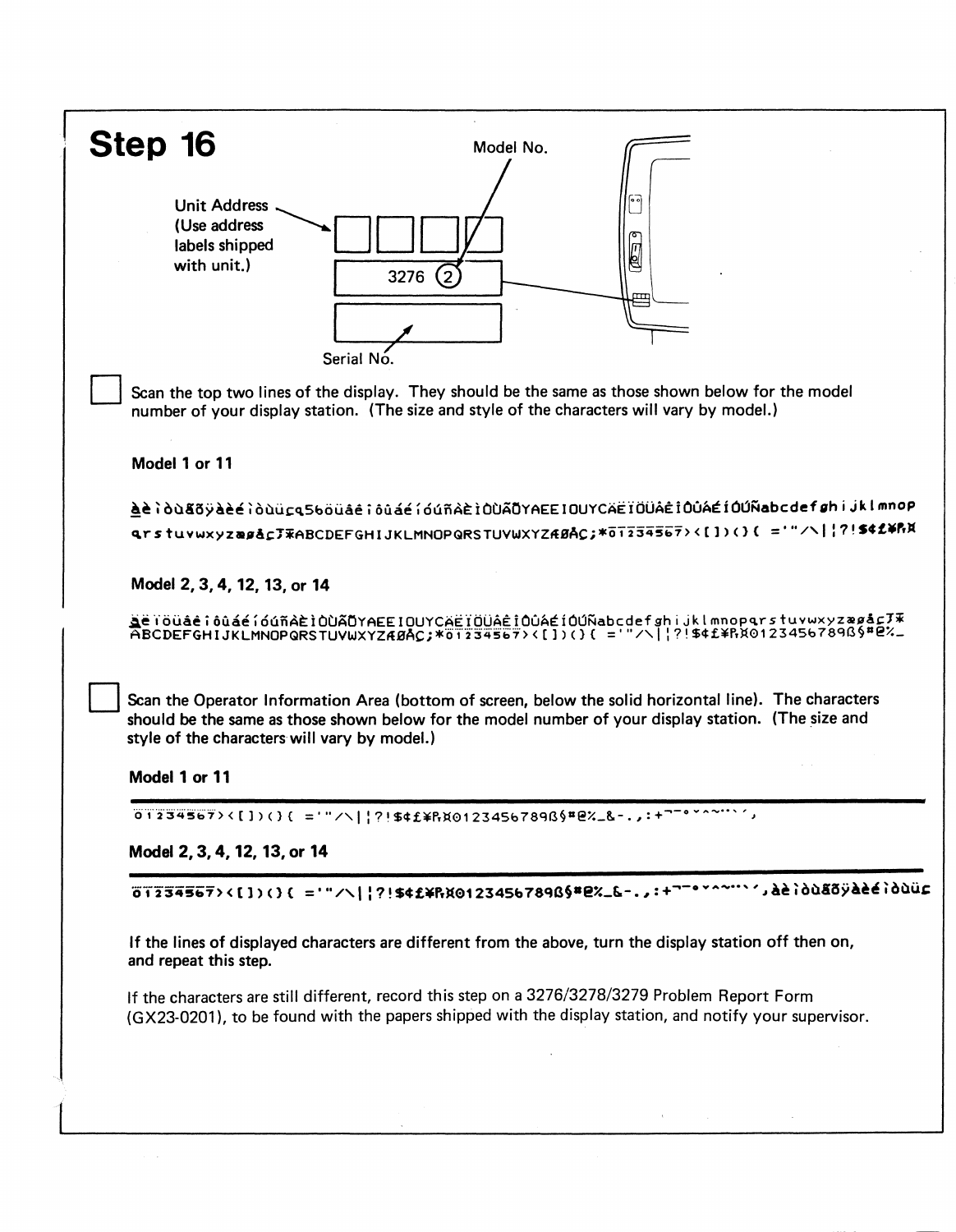## **Step 17**

D

D

This step is to ensure that each key on the keyboard works correctly. The procedure is to press each key on the keyboard, observe the character displayed on the screen, and compare this character with that shown in the keyboard diagram below for the key pressed.

In this diagram the keys are shown with the character that should be displayed when the key is pressed. Remember, go by the characters shown in the diagram not by the characters on the keyboard keytops.

The cursor will move to the next position on the screen as each key is pressed. You may press the spacebar (blank) after each key is pressed in order to see the characters more easily as they appear on the screen.

Notice in the diagram that there is a group of keys at the extreme right labeled "a" through "I". If your keyboard does not have these keys, cross them out in the diagram.

Note: Some keys, if held down for about 1 second, will repeat the character. Also, during the following procedure, the key marked CONTROL in the diagram must not be pressed.

Press, one at a time, the four keys shown in the diagram with the double characters mm, nn, oo, and pp, and observe the characters displayed. These four keys each display one character when the key is pressed and repeat the character when the key is released.

D Press the remaining keys, one by one, and check that the character shown in the diagram for that key is displayed.

If the displayed results differ from what is shown in the diagram, turn the display station off and on again. Wait for the display to reappear. Now retry this step.

If the displayed results continue to be different, record this step on a 3276/3278/3279 Problem Report Form (GX23-0201), to be found with the papers shipped with the display station, and notify your supervisor.

Characters Displayed When in Test Mode

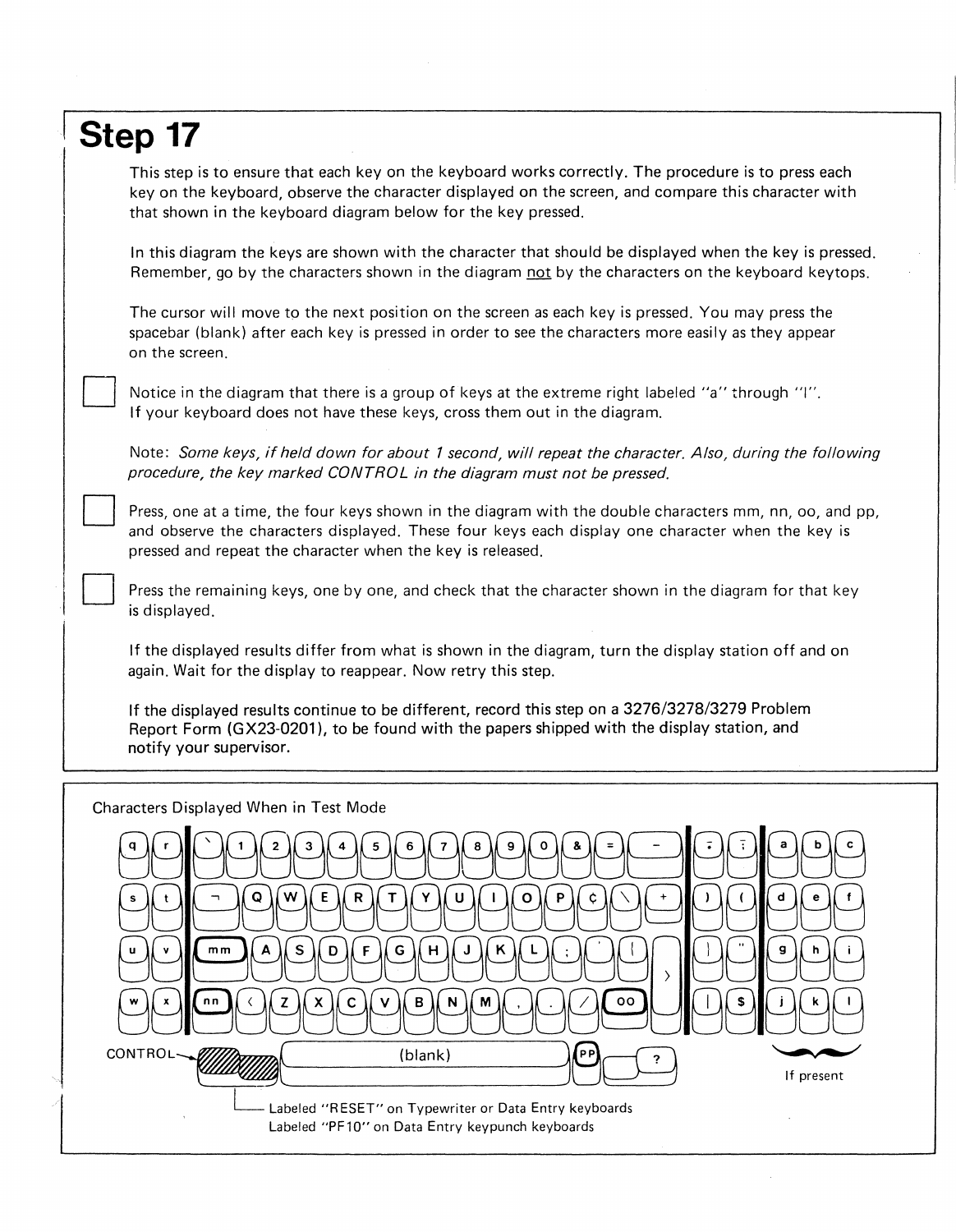## **Step 18**

Again, use the diagram provided in Step 17, "Characters Displayed When in Test Mode," not the characters on the keyboard, to identify the correct key to be pressed. The CONTROL key starts each check. It is important that the CONTROL key be used only when indicated. If a wrong key is used or a key is held down for more than 1 second, turn power off, then on, to restart this step.

|                                                                                    | 1. Press the CONTROL key, then the C key, once.<br><b>CONTROL</b><br>then C                                                                                                                                                                                                                                                                                                                                                             |                                                                                                                 |
|------------------------------------------------------------------------------------|-----------------------------------------------------------------------------------------------------------------------------------------------------------------------------------------------------------------------------------------------------------------------------------------------------------------------------------------------------------------------------------------------------------------------------------------|-----------------------------------------------------------------------------------------------------------------|
|                                                                                    |                                                                                                                                                                                                                                                                                                                                                                                                                                         |                                                                                                                 |
|                                                                                    |                                                                                                                                                                                                                                                                                                                                                                                                                                         |                                                                                                                 |
|                                                                                    | All previously entered characters are replaced by the test pattern.                                                                                                                                                                                                                                                                                                                                                                     |                                                                                                                 |
| 2. Press the CONTROL key, then the B key, once.                                    |                                                                                                                                                                                                                                                                                                                                                                                                                                         |                                                                                                                 |
|                                                                                    | then B<br>CONT ROL                                                                                                                                                                                                                                                                                                                                                                                                                      |                                                                                                                 |
|                                                                                    |                                                                                                                                                                                                                                                                                                                                                                                                                                         | $\overline{2}$ is displayed in the first position of the Operator Information Area at the bottom of the screen. |
|                                                                                    | 3. Press the CONTROL key, then the B key three times.                                                                                                                                                                                                                                                                                                                                                                                   |                                                                                                                 |
|                                                                                    | CONTROL<br>then B, then B, then B                                                                                                                                                                                                                                                                                                                                                                                                       |                                                                                                                 |
|                                                                                    | $\overline{0}$ appears in the first position of the Operator Information Area.                                                                                                                                                                                                                                                                                                                                                          |                                                                                                                 |
|                                                                                    | 4. Press the CONTROL key, then the M, A, B, and C keys, once each.                                                                                                                                                                                                                                                                                                                                                                      |                                                                                                                 |
|                                                                                    | CONTROL<br>then M, then A, then B, then C                                                                                                                                                                                                                                                                                                                                                                                               |                                                                                                                 |
|                                                                                    | ABC appears at the start of the first line of the display.                                                                                                                                                                                                                                                                                                                                                                              |                                                                                                                 |
|                                                                                    | 5. Set the Normal/Test switch to Normal. The test pattern is cleared from the screen.                                                                                                                                                                                                                                                                                                                                                   |                                                                                                                 |
|                                                                                    | 6. Pull out the operator panel drawer, as described in Step 12, until it stops and latches (at the first<br>stop). Check if the Machine Check light is off and the Test light is off or blinking; if so, push<br>the drawer in to its original position; if not, report the symptom on a 3276/3278/3279 Problem<br>Report Form (GX23-0201), to be found with the papers shipped with the display station and<br>notify your supervisor. |                                                                                                                 |
| One of the following 8-digit numbers should appear in the first row on the screen. |                                                                                                                                                                                                                                                                                                                                                                                                                                         |                                                                                                                 |
|                                                                                    | Terminal adapter is not attached to the 3276.<br>11000000                                                                                                                                                                                                                                                                                                                                                                               |                                                                                                                 |
|                                                                                    | One terminal adapter is attached to the 3276.<br>11110000                                                                                                                                                                                                                                                                                                                                                                               |                                                                                                                 |
|                                                                                    | Two terminal adapters are attached to the 3276.<br>11111100                                                                                                                                                                                                                                                                                                                                                                             |                                                                                                                 |
|                                                                                    | Three terminal adapters are attached to the 3276.<br>11111111                                                                                                                                                                                                                                                                                                                                                                           |                                                                                                                 |
|                                                                                    |                                                                                                                                                                                                                                                                                                                                                                                                                                         |                                                                                                                 |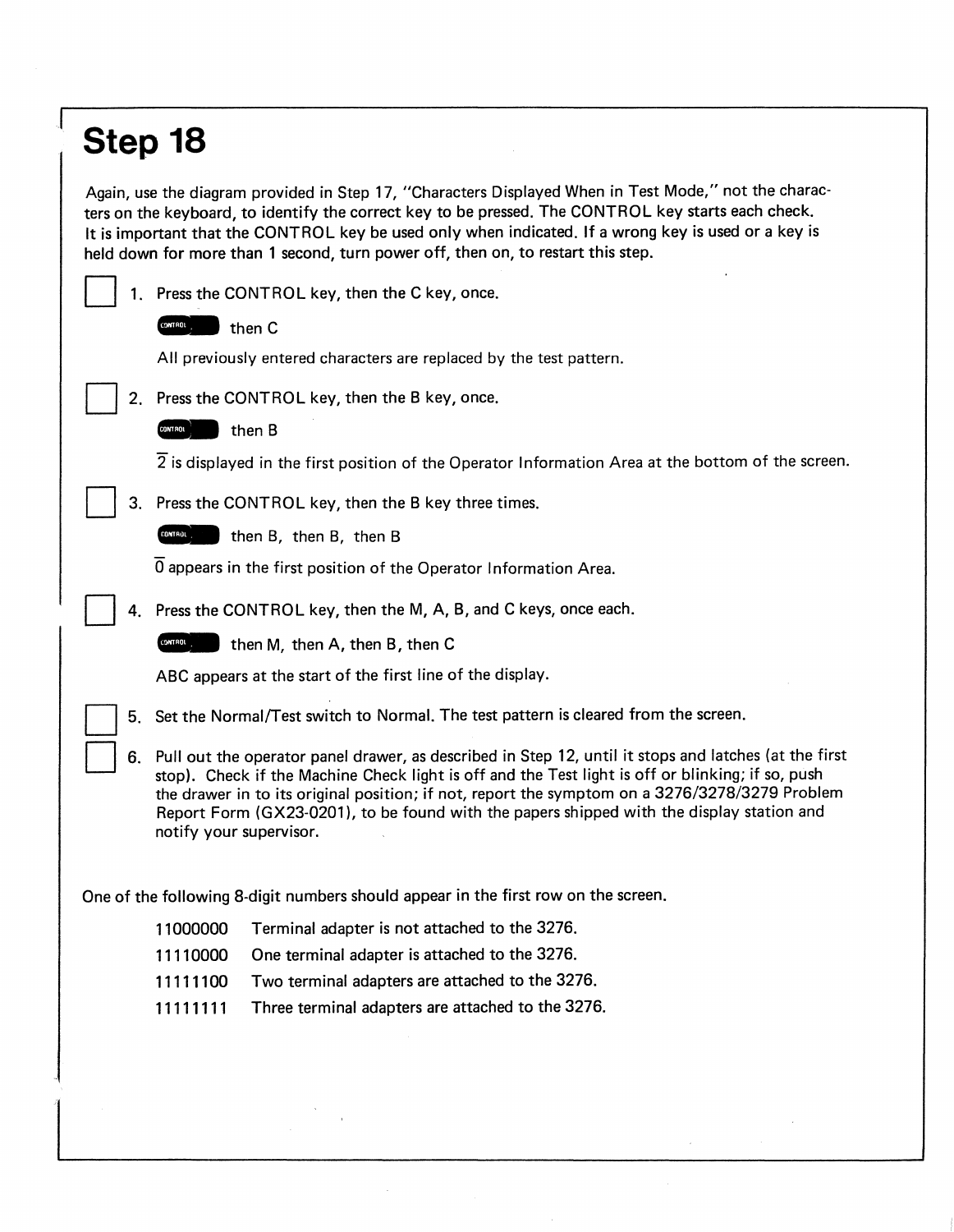The 3276 setup is completed. If your display station has the Magnetic Accessory Adapter feature, a cable with connector is located on the left side of the display. See the instruction book packed with the accessory to connect it.

The Selector Light Pen, APL, Text, and Magnetic Slot Reader features may now be checked by performing the applicable checks in Section 4 of the *3276 Problem Determination Guide,* which is under the keyboard cover.

Notify your supervisor that the 3276 setup is completed, and that the 3276 communication cable may be connected to the communication facility according to the instructions obtained in Step 1. The communication cable must be connected in accordance with local regulations.

After the communication cable is connected, the 3276 can communicate with the host.

Note: *Retain this document for use in the event the units are relocated.*